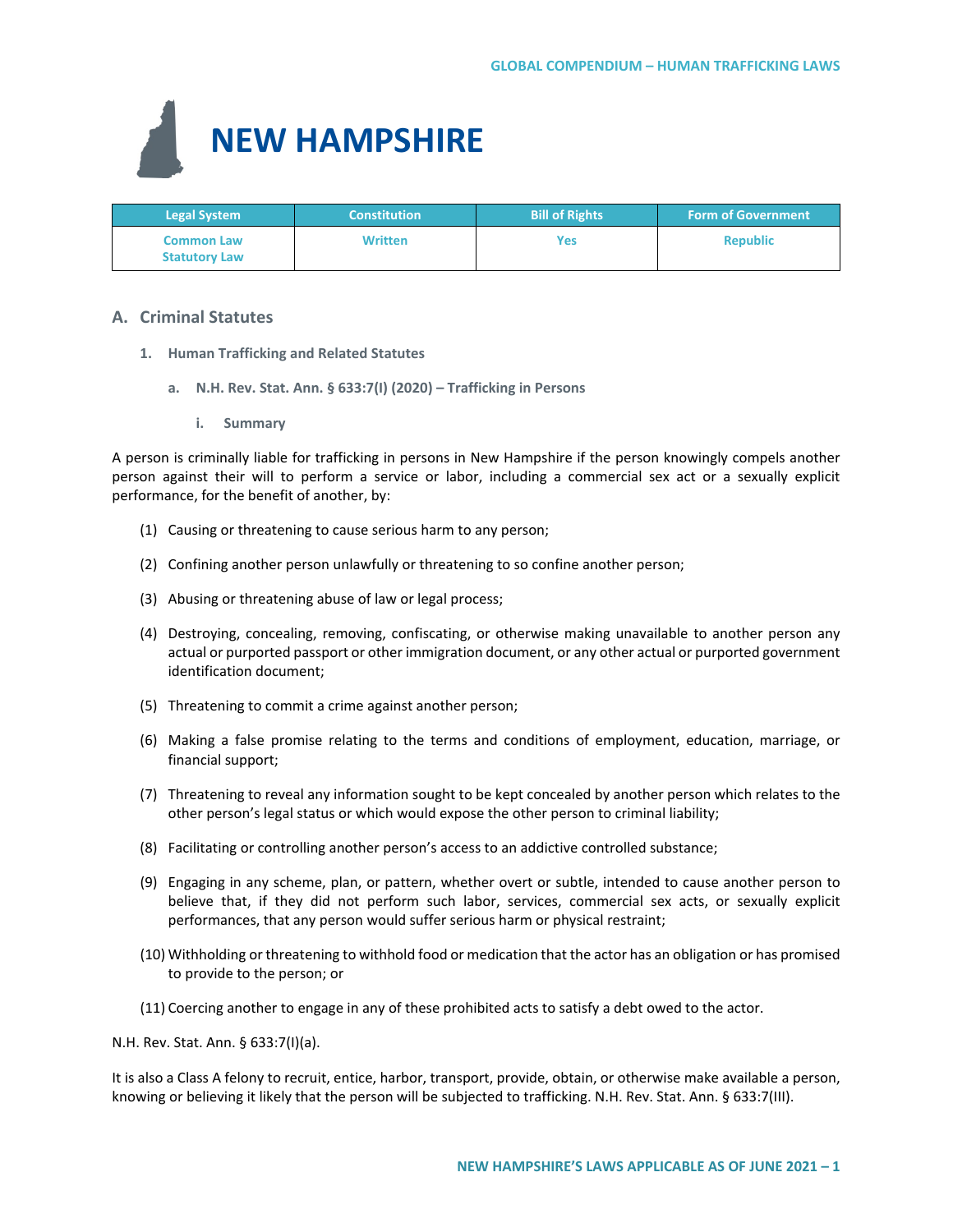A person performs a service or labor against their will if the person is coerced into performing the service or labor, or if the person willingly begins to perform the service or labor but later attempts to withdraw from performance and is compelled to continue performing. N.H. Rev. Stat. Ann. § 633:7(I)(c).

The payment of a wage or salary is not determinative on the question of whether persons were compelled to perform a service or labor against their will. N.H. Rev. Stat. Ann. § 633:7(I)(c).

Evidence of a trafficking victim's "personal sexual history, history of commercial sexual activity, or reputation or opinion evidence regarding the victim's past sexual behavior is not admissible at trial" except for certain limited purposes, including if offered by the prosecution to prove a pattern of trafficking by the defendant. N.H. Rev. Stat. Ann. § 633:7(IV).

**ii. Sentencing**

The crime of trafficking in persons is a Class A felony under New Hampshire Law. N.H. Rev. Stat. Ann. § 633:7(III). Class A felonies carry a maximum penalty of 15 years in prison and a USD 4,000 fine. N.H. Rev. Stat. Ann. §§ 651:2(II)(a), IV(a).

Paying or attempting to pay a trafficked person for sex or a sexual performance is a Class B felony. N.H. Rev. Stat. Ann. § 633:7(III-a). Class B felonies carry a maximum penalty of seven years in prison and a USD 4,000 fine. N.H. Rev. Stat. Ann. §§ 651:2(II)(b), IV(a).

A person may be placed on probation if the court finds that the person is in need of the supervision and guidance that the probation services can provide under conditions that the court may impose for a period not to exceed five years for a felony. N.H. Rev. Stat. Ann. § 651:2(IV)(a).

A person convicted of trafficking in persons shall be ordered to pay restitution to the victim, including (1) any economic loss incurred as a direct result of the trafficking, and (2) the value of the trafficking victim's labor as guaranteed under the minimum wage law and overtime provisions of the federal Fair Labor Standards Act or the state minimum wage law, whichever is greater. N.H. Rev. Stat. Ann. § 633:10(I).

"Economic loss" means out-of-pocket losses or other expenses incurred as a direct result of a criminal offense, including:

- (a) Reasonable charges incurred for reasonably needed products, services, and accommodations, including, but not limited to, charges for medical and dental care, rehabilitation, and other remedial treatment and care, including mental health services for the victim or, in the case of the death of the victim, for the victim's spouse and immediate family;
- (b) Loss of income by the victim or the victim's dependents;
- (c) The value of damaged, destroyed, or lost property;
- (d) Expenses reasonably incurred in obtaining ordinary and necessary services in lieu of those the injured or deceased victim would have performed, if the crime had not occurred, for the benefit of the victim or the victim's dependents; and
- (e) Reasonable expenses related to funeral and burial or crematory services for the decedent victim.

N.H. Rev. Stat. Ann. § 651:62(III).

To the extent not included in "economic loss" that is compensable under section 633:10(1), the court may also order a convicted trafficker to pay additional compensation to victims: (a) costs of medical and psychological treatment, including physical and occupational therapy and rehabilitation; (b) costs of necessary transportation, temporary housing, and child care; (c) return of property, cost of damage to property, or full value of property if destroyed or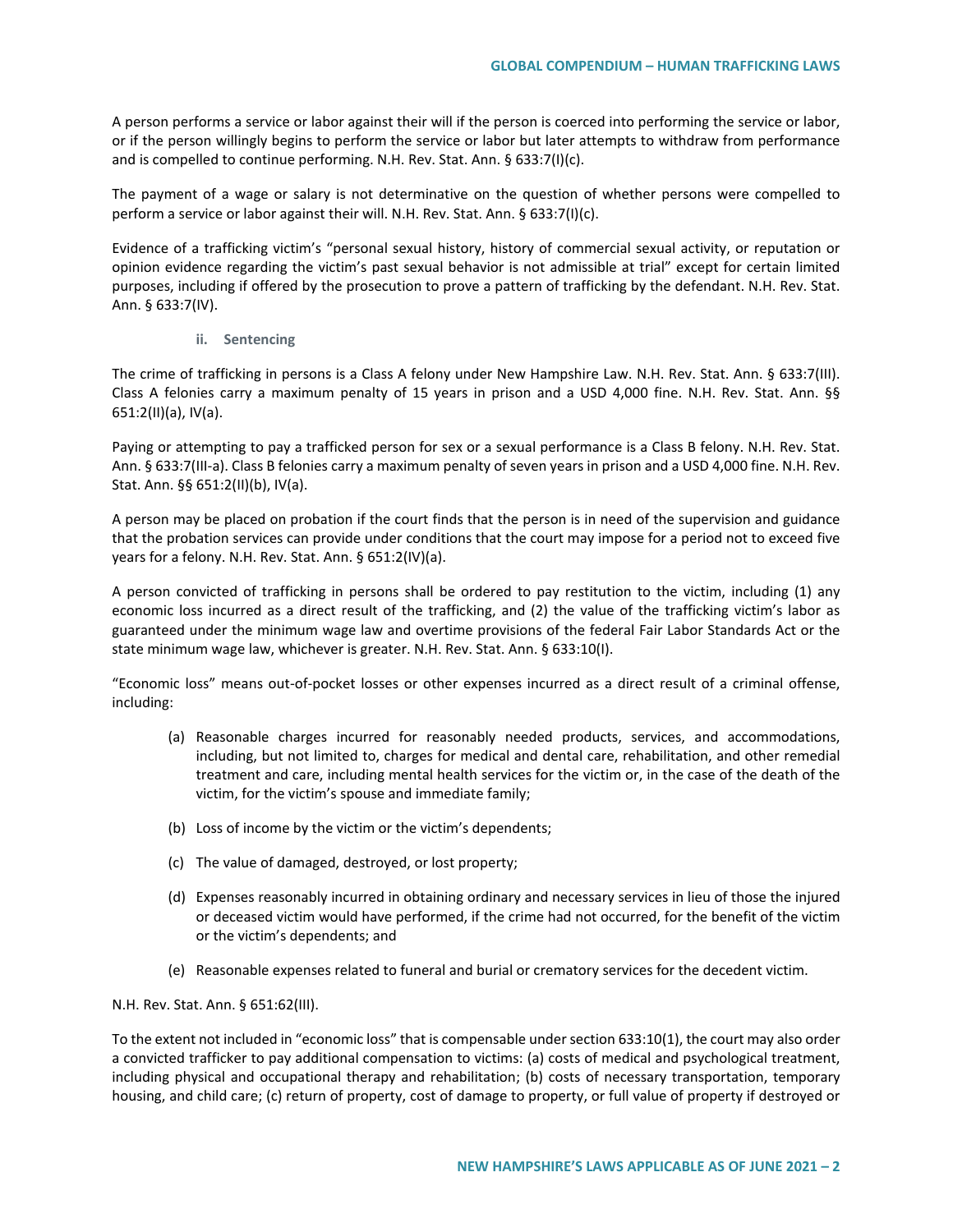damaged beyond repair; (d) expenses incurred by a victim and any household members or other family members in relocating away from the defendant or their associates, including, but not limited to, deposits for utilities and telephone service, deposits for rental housing, temporary lodging and food expenses, clothing, and personal items; and (e) any and all other losses suffered by the victim as a result of the trafficking. N.H. Rev. Stat. Ann. § 633:10(II).

#### **iii. Statute of Limitations**

The statute of limitations for a trafficking in persons prosecution is generally 20 years. If the victim was under 18 years of age when the alleged offense occurred, a prosecution must be brought within 20 years of the victim's eighteenth birthday. N.H. Rev. Stat. Ann. § 625:8(III)(i).

The period of limitations does not run (a) during any time when the accused is continuously absent from the state or has no reasonably ascertained place of abode or work within the state; or (b) during any time when a prosecution is pending against the accused in New Hampshire based on the same conduct. N.H. Rev. Stat. Ann. § 625:8(VI).

- **b. N.H. Rev. Stat. Ann. § 633:7(II) (2020) – Trafficking in Persons (Minors)**
	- **i. Summary**

A person is criminally liable for a Class A felony for trafficking in persons if the person "maintains or makes available an individual under 18 years of age for the purpose of engaging the individual in a commercial sex act or sexuallyexplicit performance for the benefit of another." Knowledge of the trafficked minor's actual age is not required as an element of the offense. The trafficked minor's consent also is not a defense. N.H. Rev. Stat. Ann. § 633:7(II).

A person is guilty of a Class B felony if the person pays, agrees to pay, or offers to pay to engage in sexual contact or sexual penetration with a person under the age of 18, or to observe a sexually explicit performance involving a person under the age of 18. The payment or offer or agreement to pay may be made to the person under the age of 18 or to a third party. Neither the actor's lack of knowledge of the other person's age nor the other person's consent is a defense. N.H. Rev. Stat. Ann. § 633:7(III-a).

**ii. Sentencing**

A person who maintains or makes available a person under the age of 18 for the purpose of engaging the minor in a commercial sex act or sexually explicit performance for another person shall be sentenced to imprisonment for not less than seven years and not more than 30 years. N.H. Rev. Stat. Ann. § 633:7(II).

A person may be placed on probation if the court finds that the person is in need of the supervision and guidance that the probation services can provide under conditions that the court may impose for a period not to exceed five years for a felony. N.H. Rev. Stat. Ann. § 651:2(IV)(a).

A person convicted of trafficking in persons for recruiting, enticing, harboring, transporting, providing, obtaining, or otherwise making available a person, knowing or believing it likely that the person will be subjected to trafficking, when the offense involves a victim under the age of 18, shall be subject to prison for not less than seven years and not more than 30 years, if the offender knew or believed it likely that the victim would be involved in a commercial sex act or sexually explicit performance. N.H. Rev. Stat. Ann. § 633:7(III).

A person convicted of trafficking a minor shall be ordered to pay restitution to the victim, including: (1) any "economic loss" incurred as a direct result of the trafficking, and (2) the value of the trafficking victim's labor as guaranteed under the minimum wage law and overtime provisions of the federal Fair Labor Standards Act or the state minimum wage law, whichever is greater. N.H. Rev. Stat. Ann. § 633:10(I).

"Economic loss" means out-of-pocket losses or other expenses incurred as a direct result of the trafficking offense:

(a) Reasonable charges incurred for reasonably needed products, services, and accommodations, including, but not limited to, charges for medical and dental care, rehabilitation, and other remedial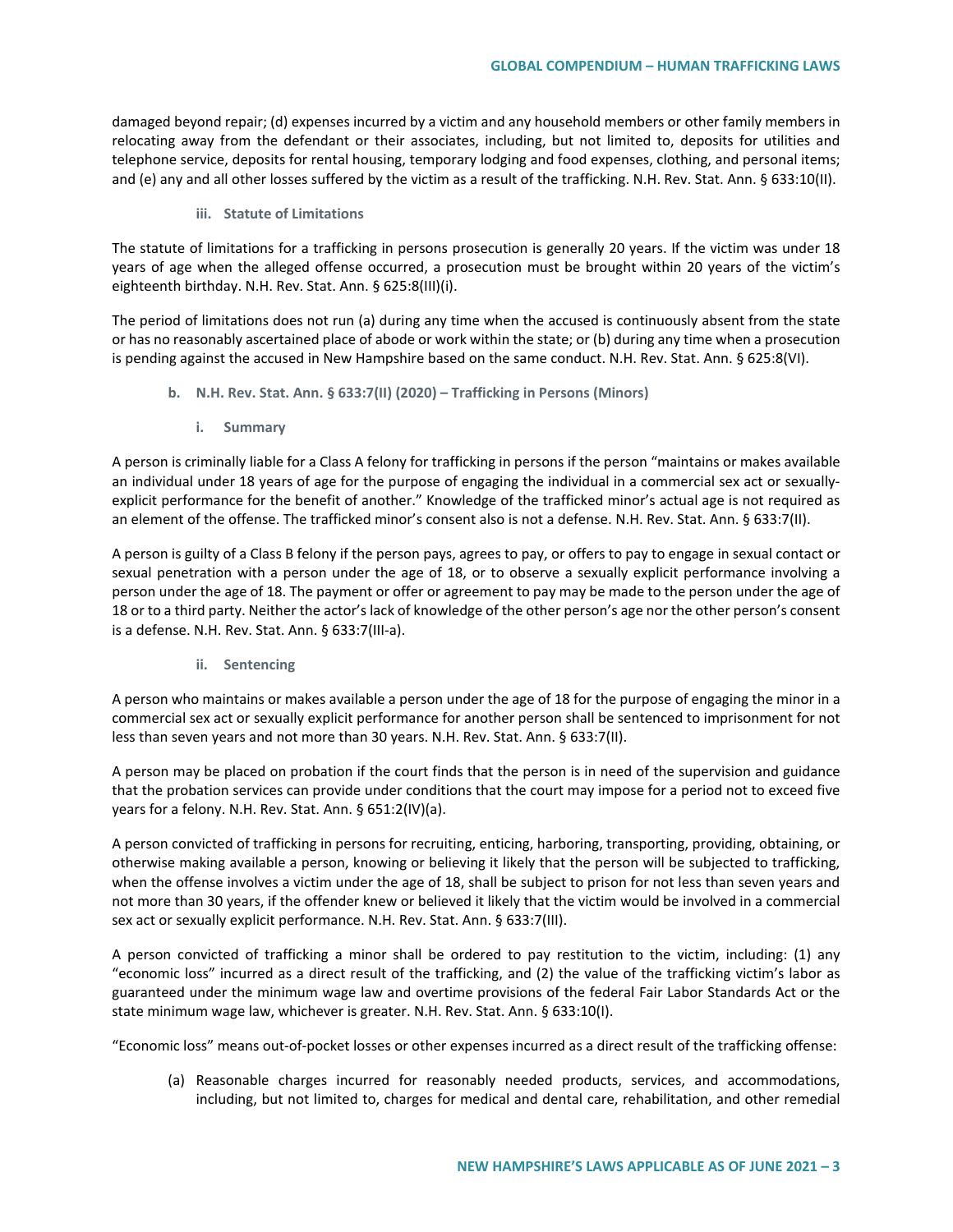treatment and care, including mental health services for the victim or, in the case of the death of the victim, for the victim's spouse and immediate family;

- (b) Loss of income by the victim or the victim's dependents;
- (c) The value of damaged, destroyed, or lost property;
- (d) Expenses reasonably incurred in obtaining ordinary and necessary services in lieu of those the injured or deceased victim would have performed, if the crime had not occurred, for the benefit of the victim or the victim's dependents; and
- (e) Reasonable expenses related to funeral and burial or crematory services for the decedent victim.

#### N.H. Rev. Stat. Ann. § 651:62(III).

To the extent not included in economic loss that is compensable under section 633:10(I), the court may also award additional compensation to victims to be paid by the convicted trafficker: (a) costs of medical and psychological treatment, including physical and occupational therapy and rehabilitation; (b) costs of necessary transportation, temporary housing, and child care; (c) return of property, cost of damage to property, or full value of property if destroyed or damaged beyond repair; (d) expenses incurred by a victim and any household members or other family members in relocating away from the defendant or their associates, including, but not limited to, deposits for utilities and telephone service, deposits for rental housing, temporary lodging and food expenses, clothing, and personal items; and (d) any and all other losses suffered by the victim as a result of the trafficking. N.H. Rev. Stat. Ann. § 633:10(I).

# **iii. Statute of Limitations**

Where the victim was under 18 years of age when the alleged offense occurred, a trafficking in persons prosecution must be brought within 20 years of the victim's 18th birthday. N.H. Rev. Stat. Ann. § 625:8(III)(i).

The period of limitations does not run (a) during any time when the accused is continuously absent from the state or has no reasonably ascertained place of abode or work within the state; or (b) during any time when a prosecution is pending against the accused in New Hampshire based on the same conduct. N.H. Rev. Stat. Ann. § 625:8(VI).

#### **c. N.H. Rev. Stat. Ann. § 633:7(VI)(2020) – Protections for Trafficking Victims; Vacatur of Convictions**

A victim of trafficking of persons who was under the age of 18 when committing acts constituting indecent exposure, lewdness, prostitution, or any other misdemeanor or Class B felony shall not be subject to prosecution or a juvenile delinquency proceeding when the conduct was "a direct result of being trafficked" and was not an act of violence. N.H. Rev. Stat. Ann. § 633:7(VI)(a).

Any trafficked individual, regardless of age, who was convicted or adjudicated delinquent of indecent exposure, lewdness, prostitution, or any other misdemeanor or Class B felony as a direct result of being a victim of human trafficking may file a motion to vacate the conviction. The individual need not present any official documentation of being trafficked. The conviction may be vacated after a hearing and a finding of clear and convincing evidence that the individual's participation in the illegal act was a direct result of being trafficked. Any official documentation that the person was a victim of trafficking creates a presumption that the person committed the illegal sexual act as a direct result of being a victim of trafficking. N.H. Rev. Stat. Ann. § 633:7(VI)(b)–(c).

**d. N.H. Rev. Stat. Ann. § 633:8 (2014) – Forfeiture of Items Used in Connection with Trafficking in Persons** 

All human trafficking offenses under N.H. Rev. Stat. Ann. § 633:7 (trafficking in persons) qualify as offenses eligible for forfeiture. Items subject to forfeiture include all materials, products, equipment, and money used in committing the crime of trafficking in persons. The state shall have a lien on any property subject to forfeiture under this section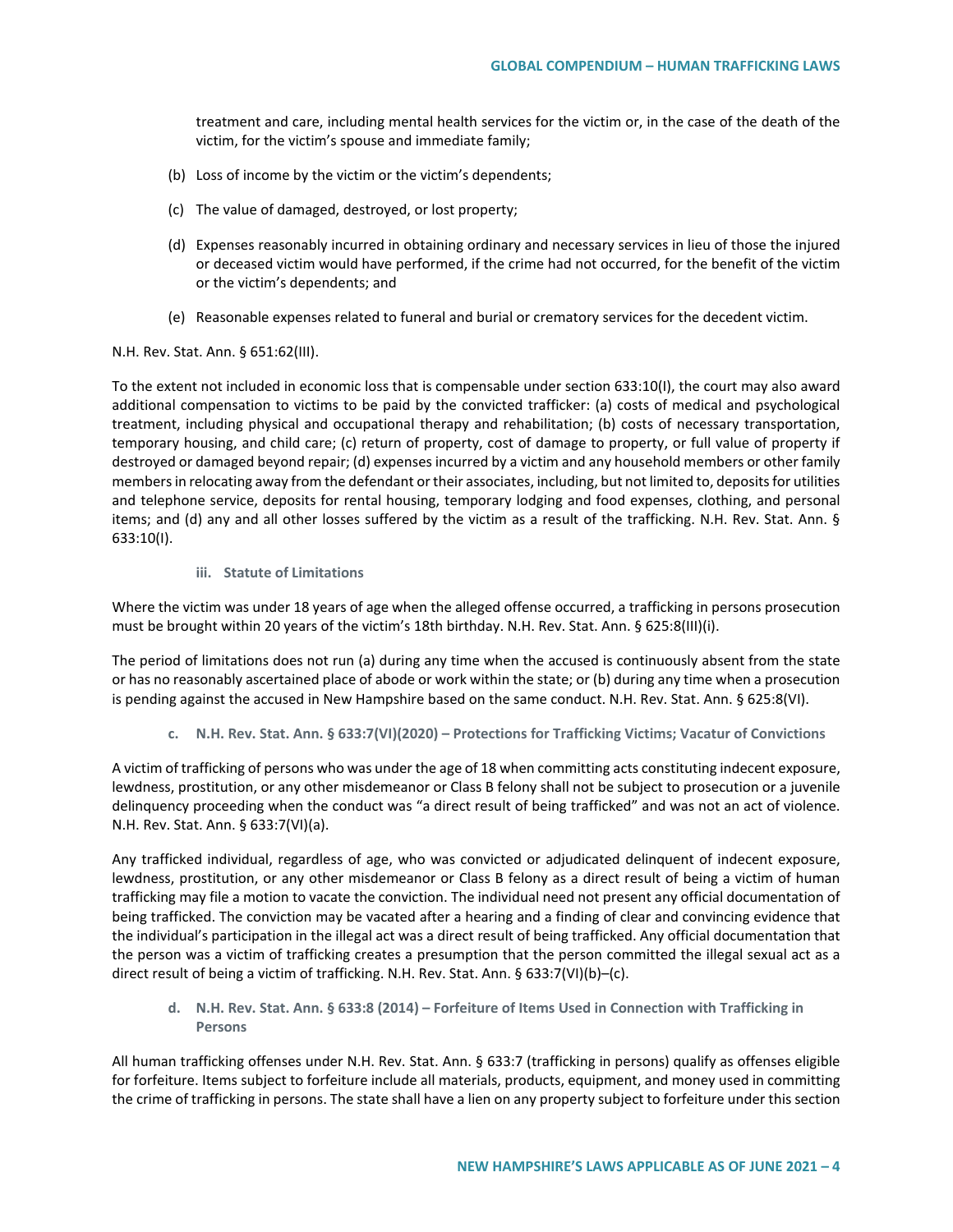upon seizure of the property. Upon forfeiture, the state's title to the property relates back to the date of the seizure. N.H. Rev. Stat. Ann. § 633:8(I)(a)–(e).

- **e. N.H. Rev. Stat. Ann. § 633:5 (2007) – Peonage**
	- **i. Summary**

A person is guilty of a Class A misdemeanor if "such person knowingly holds a victim in a condition of involuntary servitude in satisfaction of a debt owed to the actor." For the purposes of the peonage statute, "involuntary servitude" means "a condition of servitude in which the victim is forced to work for the actor by the use or threat of physical restraint or physical injury, or by the use or threat of coercion through law or the legal process." N.H. Rev. Stat. Ann. § 633:5(I).

**ii. Sentencing**

A Class A misdemeanor carries a maximum prison term not in excess of one year. N.H. Rev. Stat. Ann. § 625:9(IV)(a).

The court may also order an offender "to make restitution in an amount determined by the court." If the court does not order restitution, it shall state its reasons on the record. N.H. Rev. Stat. Ann. § 651:63(I).

**iii. Statute of Limitations**

Prosecutions for misdemeanors must be commenced within one year of the offense. N.H. Rev. Stat. Ann. § 625:8(I)(c).

**f. N.H. Rev. Stat. Ann. § 645:2 (2018) – Prostitution and Related Offenses – Affirmative Defense**

It is an affirmative defense to a prostitution or related charge under section 645:2 that the defendant engaged in the conduct because they were the victim of trafficking in persons as defined in section 633:7. N.H. Rev. Stat. Ann. § 645:2(IV).

**2. Online Child Sexual Exploitation and Child Pornography Offenses**

N.H. Rev. Stat. Ann. § 169-C – Child Protection Act

N.H. Rev. Stat. Ann. § 639:3 – Endangering Welfare of Child or Incompetent

N.H. Rev. Stat. Ann. § 645:2 – Prostitution and Related Offenses

N.H. Rev. Stat. Ann. § 649-A:3 – Possession of Child Sex Abuse Images

N.H. Rev. Stat. Ann. § 649-A:3-a – Distribution of Child Sex Abuse Images

N.H. Rev. Stat. Ann. § 649-A:3-b – Manufacture of Child Sex Abuse Images

N.H. Rev. Stat. Ann. § 649-B:3 – Computer Pornography Prohibited

N.H. Rev. Stat. Ann. § 649-B:4 – Certain Uses of Computer Services Prohibited

**3. N.H. Rev. Stat. Ann. § 651-B:1(VII) (2017) – Registration as Sexual Offender**

A person convicted of a sexual offense crime, including trafficking in persons, must register as a sexual offender. N.H. Rev. Stat. Ann. § 651-B:1(VII); N.H. Rev. Stat. Ann. § 651-B:2.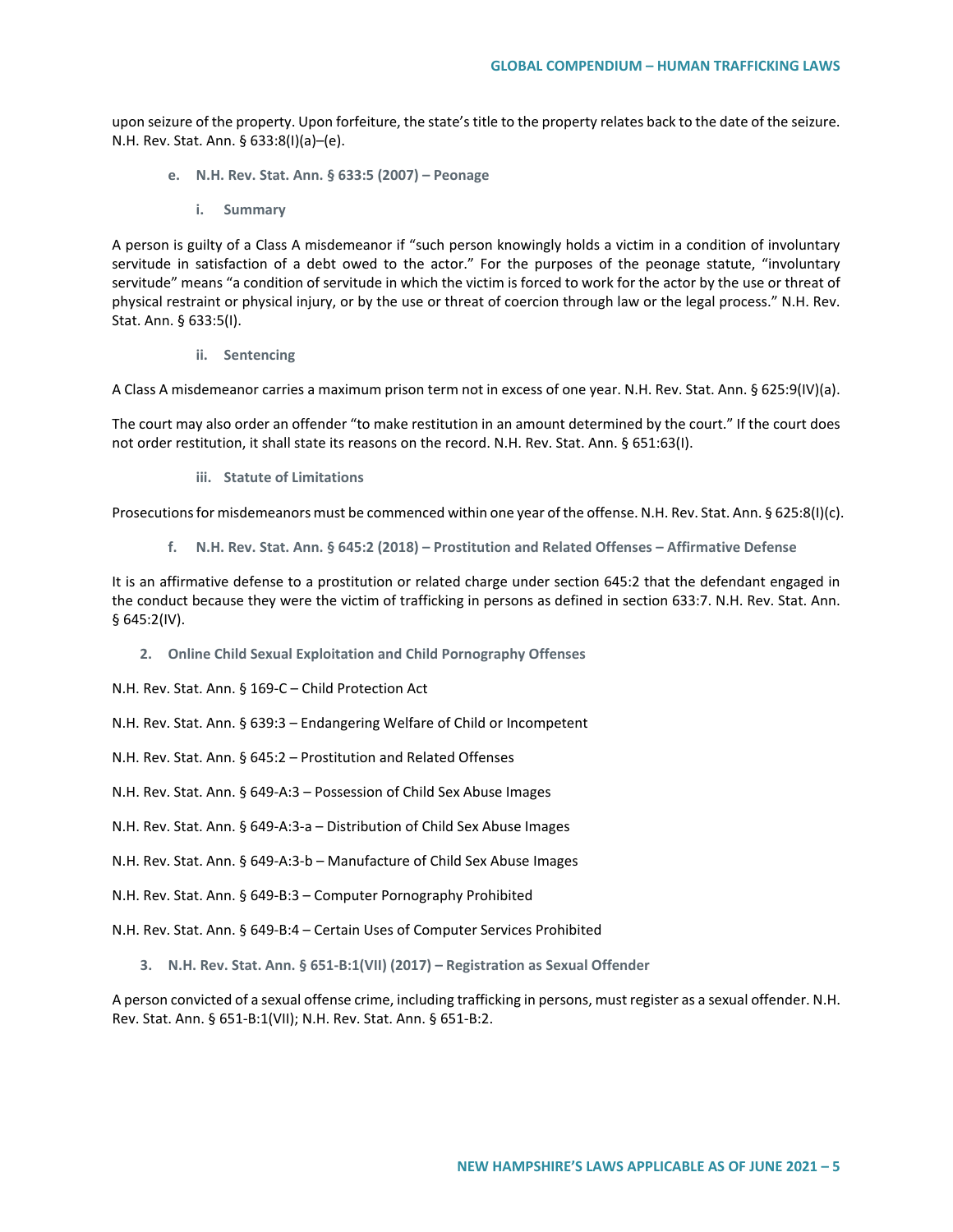# **B. Civil Liability Statutes**

- **1. N.H. Rev. Stat. Ann. § 633:11 (2014) – Civil Lawsuit**
	- **a. Summary**

A victim of human trafficking may bring a civil lawsuit against a person who commits a human trafficking offense. N.H. Rev. Stat. Ann. § 633:11(I).

**b. Damages and Other Relief**

A plaintiff may recover damages, injunctive relief, or any other appropriate relief. In addition, the court shall award a prevailing victim reasonable attorney's fees and costs. Any damages awarded to a human trafficking victim in a civil lawsuit shall be offset by any restitution paid to the victim as a result of a criminal conviction. N.H. Rev. Stat. Ann. §§ 633:11(II), (IV).

Pursuing a civil claim under this statute does not preclude a human trafficking victim from pursuing any other remedy available to the victim under state or federal law. N.H. Rev. Stat. Ann. § 633:11(V).

**c. Statute of Limitations**

A civil lawsuit under this provision must be commenced within 10 years of the date on which the victim was released from the human trafficking situation or 10 years after the date on which the victim attains 18 years of age, whichever is later. N.H. Rev. Stat. Ann. § 633:11(III).

**2. N.H. Rev. Stat. Ann. § 508:4-g (2009) – Lawsuits Based on Sexual Assault and Related Offenses**

A person alleged to have been subjected to sexual assault (section 632-A) or incest (section 639.2) may commence a personal lawsuit at any time. N.H. Rev. Stat. Ann. § 508:4-g.

### **C. Additional Statutes Specific to Human Trafficking**

**1. N.H. Rev. Stat. Ann. § 21-M:8-h(I)(a) (2015) – Victims' Assistance Commission – Claimant Eligibility; Compensation**

Victims eligible for compensation through the state's Victims' Assistance Commission include any person who sustains personal injury as a result of a felony or misdemeanor, any person who is a victim of sexual abuse and is under the age of 18 at the time the claim is filed, and any person who is a victim of human trafficking and has been tattooed by the offender with an identifying mark of human trafficking. The claimant may be reimbursed for reasonable out-of-pocket expenses, medical expenses, funeral expenses, counseling expenses, rehabilitation expenses, and lost wages directly resulting from the crime.

**2. N.H. Rev. Stat. Ann. § 169-C:3(e) (2019) – Child Protection Act**

New Hampshire's child protection statute defines "abused child" to include a person who was subject to human trafficking.

**3. N.H. Rev. Stat. Ann. § 275:42** *et seq***. (2012) – Payment of Wages**

An employee may bring a civil lawsuit to recover unpaid wages and liquidated damages. The court may award a successful employee reasonable attorney's fees and costs. N.H. Rev. Stat. Ann. § 275:53. A noncompliant employer may be charged with a misdemeanor. N.H. Rev. Stat. Ann. § 275:53.

More information is available at: [https://www.nh.gov/labor/faq/wage-hour.htm#wageclaim.](https://www.nh.gov/labor/faq/wage-hour.htm)